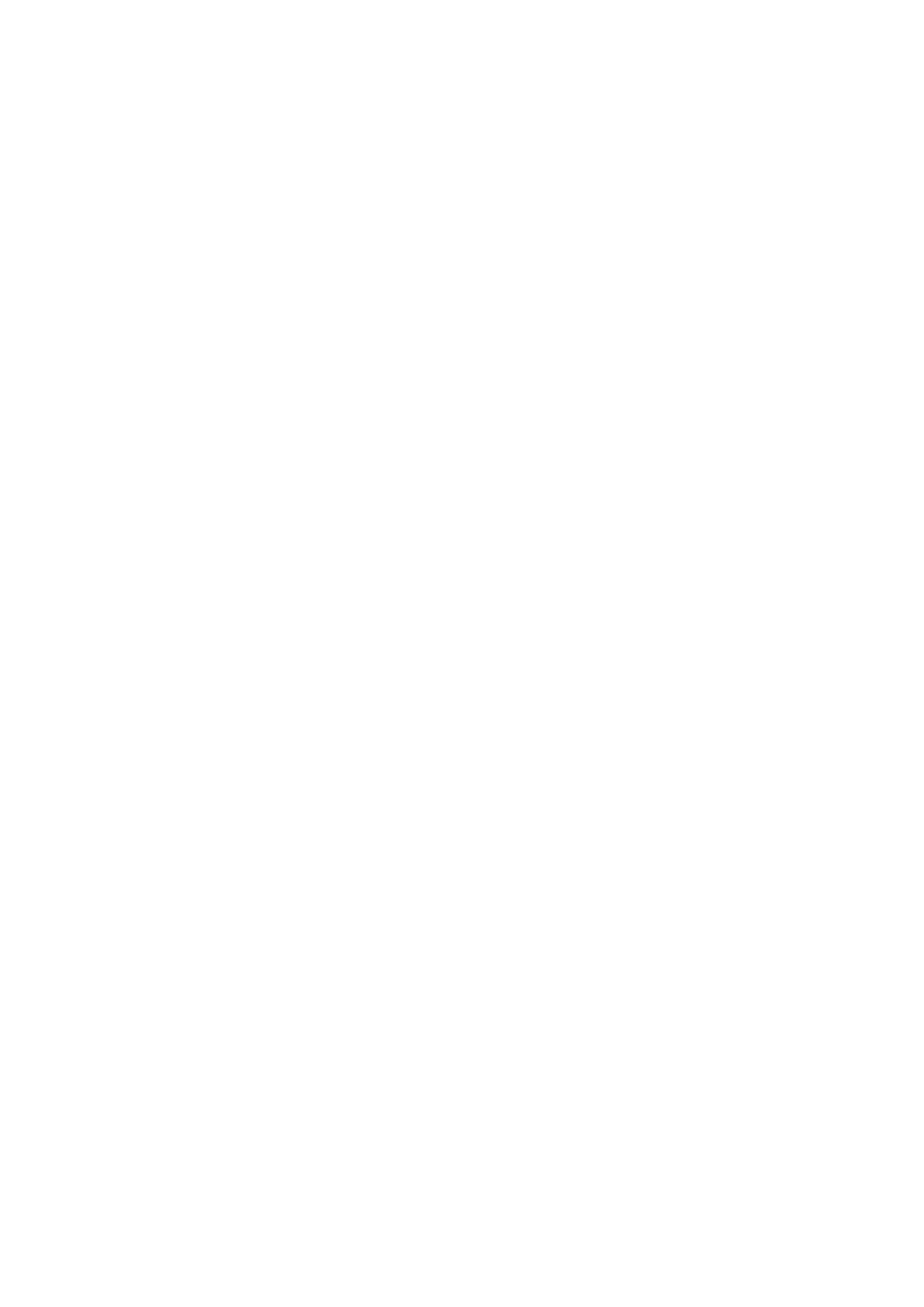# **Contents**

|                                                                                                             | $\mathbf{1}$     |
|-------------------------------------------------------------------------------------------------------------|------------------|
| Why do you want to use infrared light from synchrotron radiation storage rings?                             | 1                |
|                                                                                                             | $\mathbf{1}$     |
| Synchrotron Infrared spectroscopy as a diagnostic tool for clinical application.                            | $\mathbf{1}$     |
|                                                                                                             | 1                |
| Scanning-probe chemical imaging down to 30 nm spatial resolution                                            | $\mathbf{1}$     |
|                                                                                                             | 1                |
| Biological imaging in the infrared; from bones to brains $\ldots \ldots \ldots \ldots \ldots \ldots \ldots$ | 1                |
|                                                                                                             | $\boldsymbol{2}$ |
| Materials at Extreme Conditions; High Pressure, Low Temperatures and Everything Else                        | $\overline{2}$   |
| All Your Scientific Cases; Meet With the Speakers for Questions, Discussions                                | $\boldsymbol{2}$ |
|                                                                                                             | $\boldsymbol{2}$ |
|                                                                                                             | $\boldsymbol{2}$ |
|                                                                                                             | $\boldsymbol{2}$ |
| Three-Dimensional Infrared Chemical Imaging; Spectro-Microtomography                                        | $\boldsymbol{2}$ |
| All Your Scientific Cases; Questions, Discussions and Wrap Up                                               | $\sqrt{3}$       |
|                                                                                                             | 3                |
|                                                                                                             | 3                |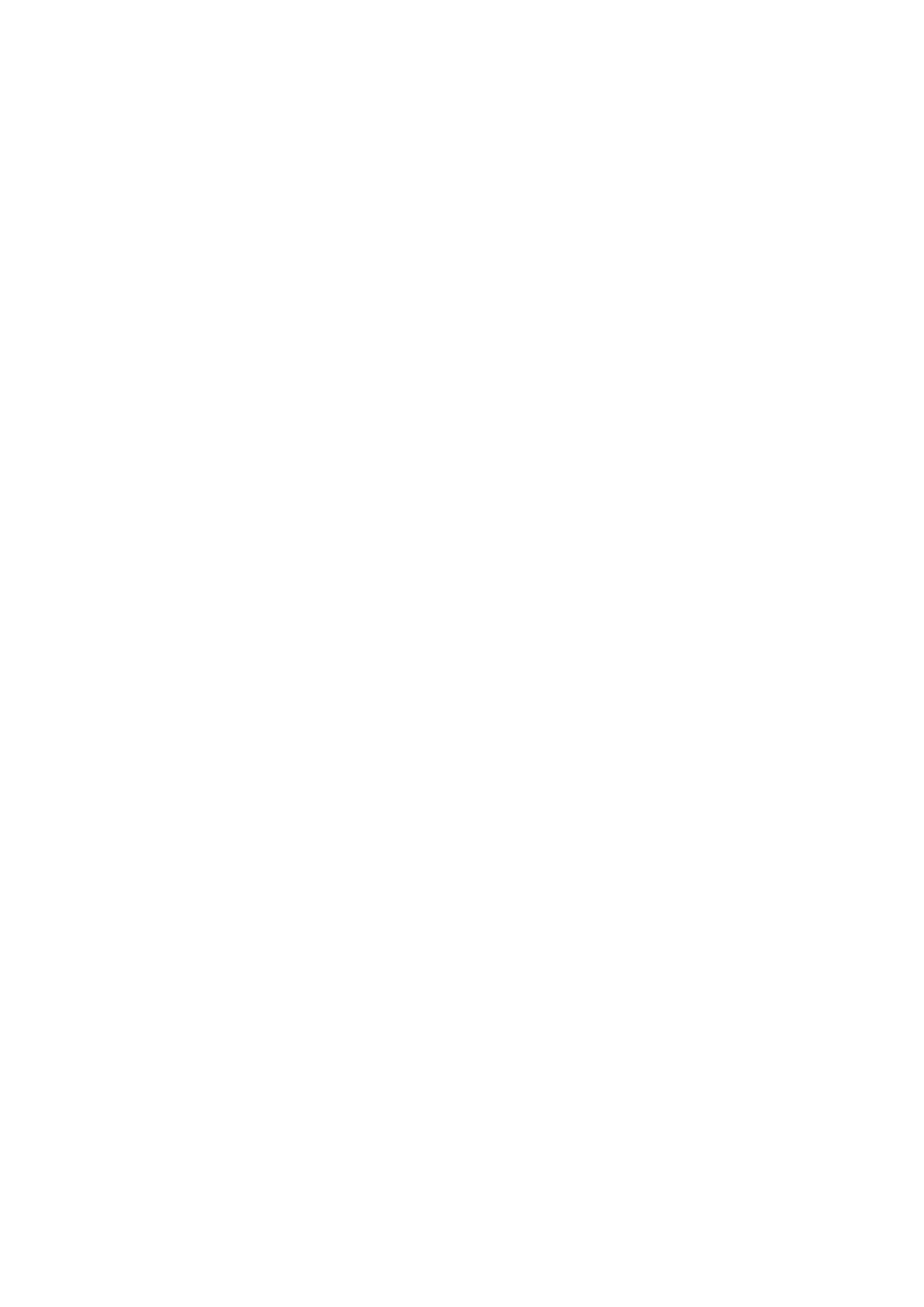#### <span id="page-4-0"></span>**0**

### **Registration and Lunch**

#### <span id="page-4-1"></span>**1**

#### **Why do you want to use infrared light from synchrotron radiation storage rings?**

<span id="page-4-2"></span>**2**

**Questions discussions**

<span id="page-4-3"></span>**3**

**Synchrotron Infrared spectroscopy as a diagnostic tool for clinical application.**

<span id="page-4-4"></span>**4**

#### **New light on Alzheimer's disease**

<span id="page-4-5"></span>**5**

#### **Scanning-probe chemical imaging down to 30 nm spatial resolution**

<span id="page-4-6"></span>**6**

## <span id="page-4-7"></span>**Questions discussions**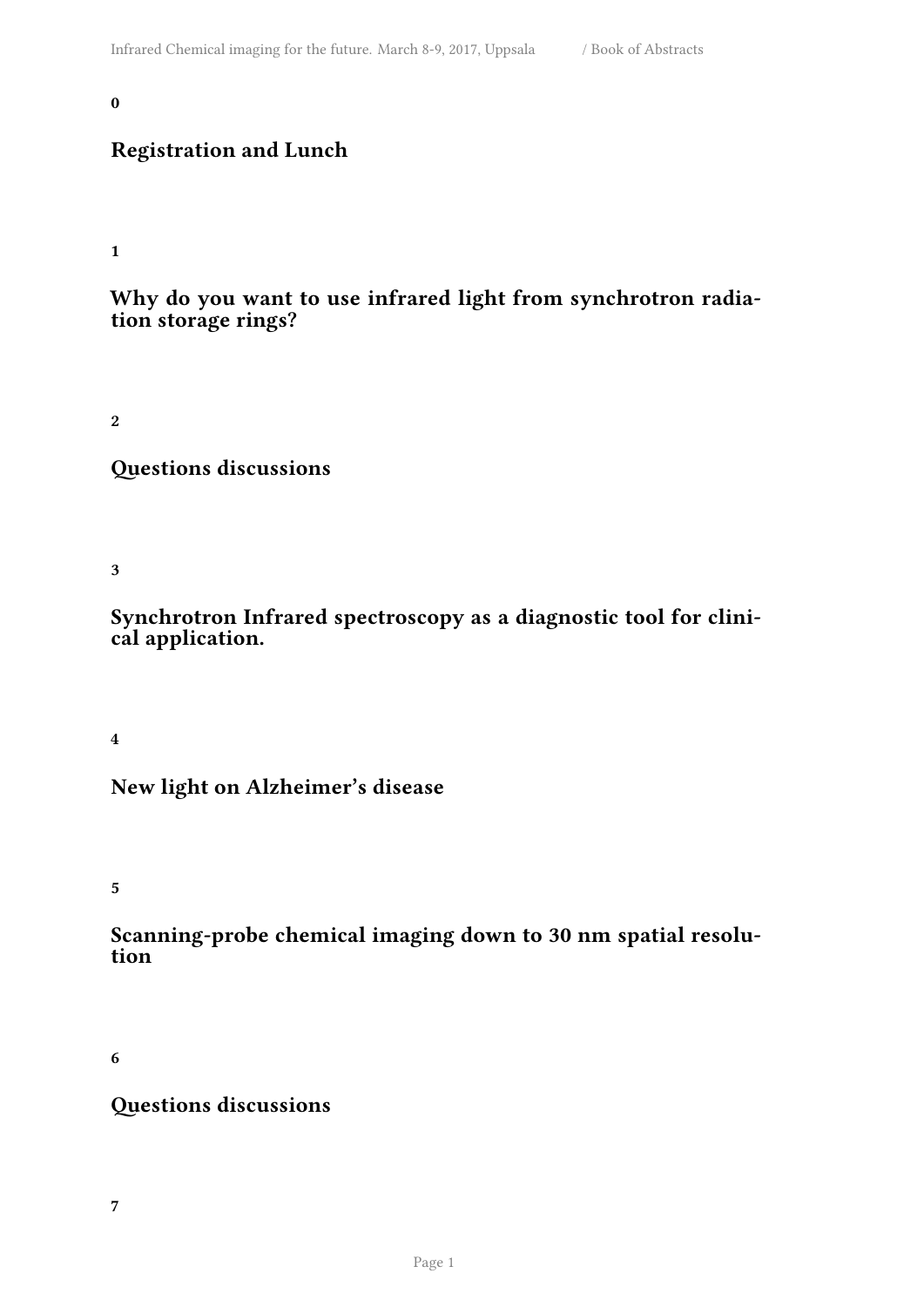## **Biological imaging in the infrared; from bones to brains**

<span id="page-5-0"></span>**8**

#### **Bone and healing of bone**

<span id="page-5-1"></span>**9**

#### **Materials at Extreme Conditions; High Pressure, Low Temperatures and Everything Else**

<span id="page-5-2"></span>**10**

#### **All Your Scientific Cases; Meet With the Speakers for Questions, Discussions**

<span id="page-5-3"></span>**11**

#### **Predinner talks together with the iBiomat workshop**

<span id="page-5-4"></span>**12**

#### **Good morning!**

<span id="page-5-5"></span>**13**

#### **Cells and Tissues; Infrared and X-rays**

<span id="page-5-6"></span>**14**

#### **Three-Dimensional Infrared Chemical Imaging; Spectro-Microtomography**